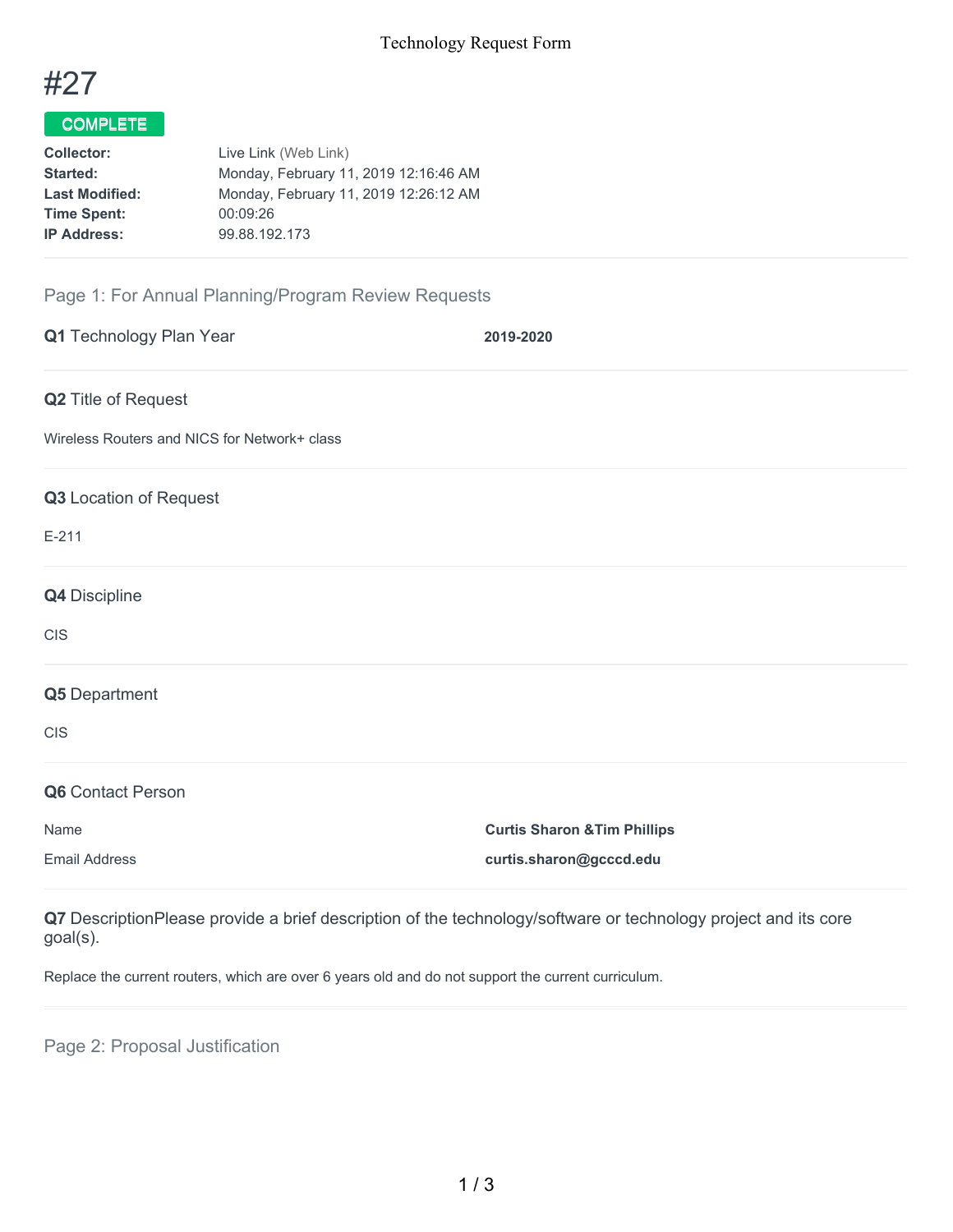#### Technology Request Form

**Q8** Please explain how the technology or enhancement supports the strategic plan. Include information on how students will be impacted and/or employees or the college or district overall. Consider whether this would this be a district-wide implementation.Which Strategic Plan priority (or priorities) are supported by this request? To access the Strategic Plan, please click here.

**Guided Student Pathways Student Validation and Engagement**

**,**

**Q9** How does the request support the above priorities?

In the most recent update of the CompTIA A+ exam, a significant portion pertains to Wireless networking. We do not have any of the necessary equipment to teach these technologies to our students in this course. Without the Routers and NICS, are students will not be prepared to pass the certification exam.

**Q10** Who would this impact? Please select all that apply. **Students**

#### **Q11** How would this impact the above group(s)?

There are currently only five operational, outdated wireless routers and Network Interface Cards (NICs) for a total of 14 lab computers. These devices have been in use for over six years. The wireless routers are no longer updatable and are obsolete by today's standards. The ability to demonstrate proficiency with wireless network security was a major part of the most recent CompTIA A+ and Network+ certification exams. Our students are not exposed to enhanced security procedures when learning about wireless networks because of the age and old technology used in our current wireless routers and NICs and are at a significant disadvantage when attempting to take the current certification exams.

**Q12** Does the technology support a state-wide initiative or is it a legal mandate or in support of a legal mandate?

**Yes**

**Q13** If yes, please explain how the technology supports a state-wide initiative or is it a legal mandate or in support of a legal mandate?

Strong Workforce

**Q14** Please be aware that projects, once approved, are typically scheduled 6 months to a year in advance. Consider the consequences if the technology/software is not implemented, upgraded or renewed.What are the consequences if the technology/software is not implemented/upgraded, or renewed? Examples: Security concerns, loss of FTES, mandates, accreditation, etc.

The wireless routers are no longer updatable and are obsolete by today's standards. Without proper equipment, we cannot teach the hybrid course.

**Q15** What is the number of students impacted per semester if the technology/software is not implemented, upgraded or renewed?

60